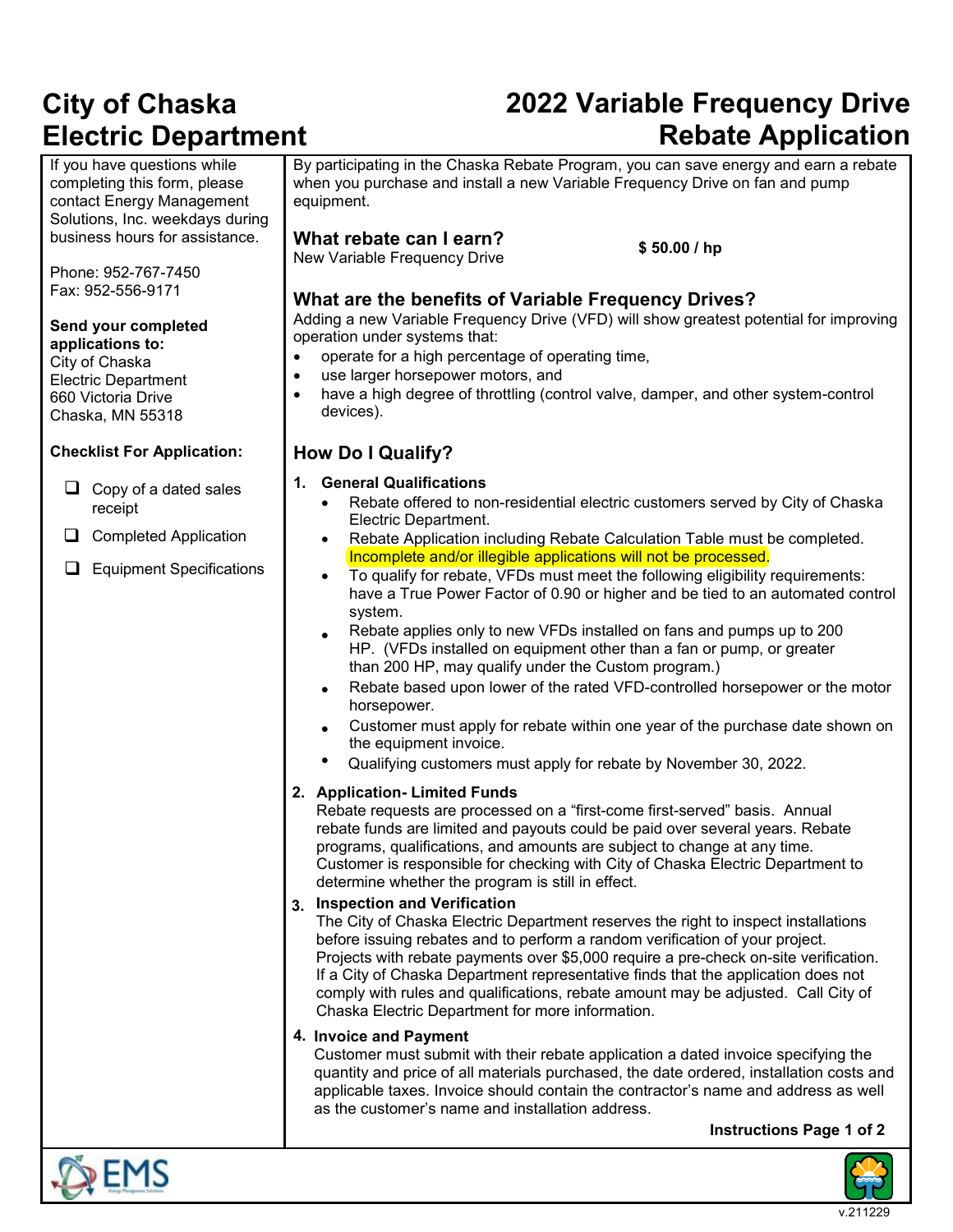### **2022 Variable Frequency Drive Rebate Application**

### **How Do I Qualify? (continued)**

#### **5. Installation and Rebate Limitations**

Installation must be completed before submitting rebate application. Rebate check will be issued to the customer only. The City of Chaska Electric Department will issue rebate in the form of a check, not a utility bill credit. Please allow 6-8 weeks from the date of post-retrofit inspection for delivery of rebate check. Rebate paid cannot exceed the purchase price of equipment. Maximum annual rebate dollars per customer will not exceed \$25,000.

#### **6. Tax Information**

The City of Chaska Electric Department will not be responsible for any tax liability imposed as a result of the rebate payment(s). Customers are advised to consult their tax advisors before submitting rebate requests.

#### **7. Disclaimer**

The City of Chaska Electric Department gives no warranties, expressed or implied, with respect to equipment operation, material, workmanship or manufacturing. The City of Chaska Electric Department does not guarantee that the implementation of energy-efficient measures or use of equipment purchased or installed pursuant to this program will result in energy or cost savings. In no event shall the City of Chaska Electric Department be liable for any incidental or consequential damage.

#### **8. Privacy**

Information contained in this rebate application may be shared with the Department of Commerce and Energy Management Solutions, Inc.

#### **9. Rebate Exclusions**

- Rebate will not be given for equipment or designs that do not comply with local, state or federal regulations.
- The City of Chaska Electric Department is not liable for rebates promised to a customer as a result of a contractor misrepresenting the program.



**Instructions Page 2 of 2** 

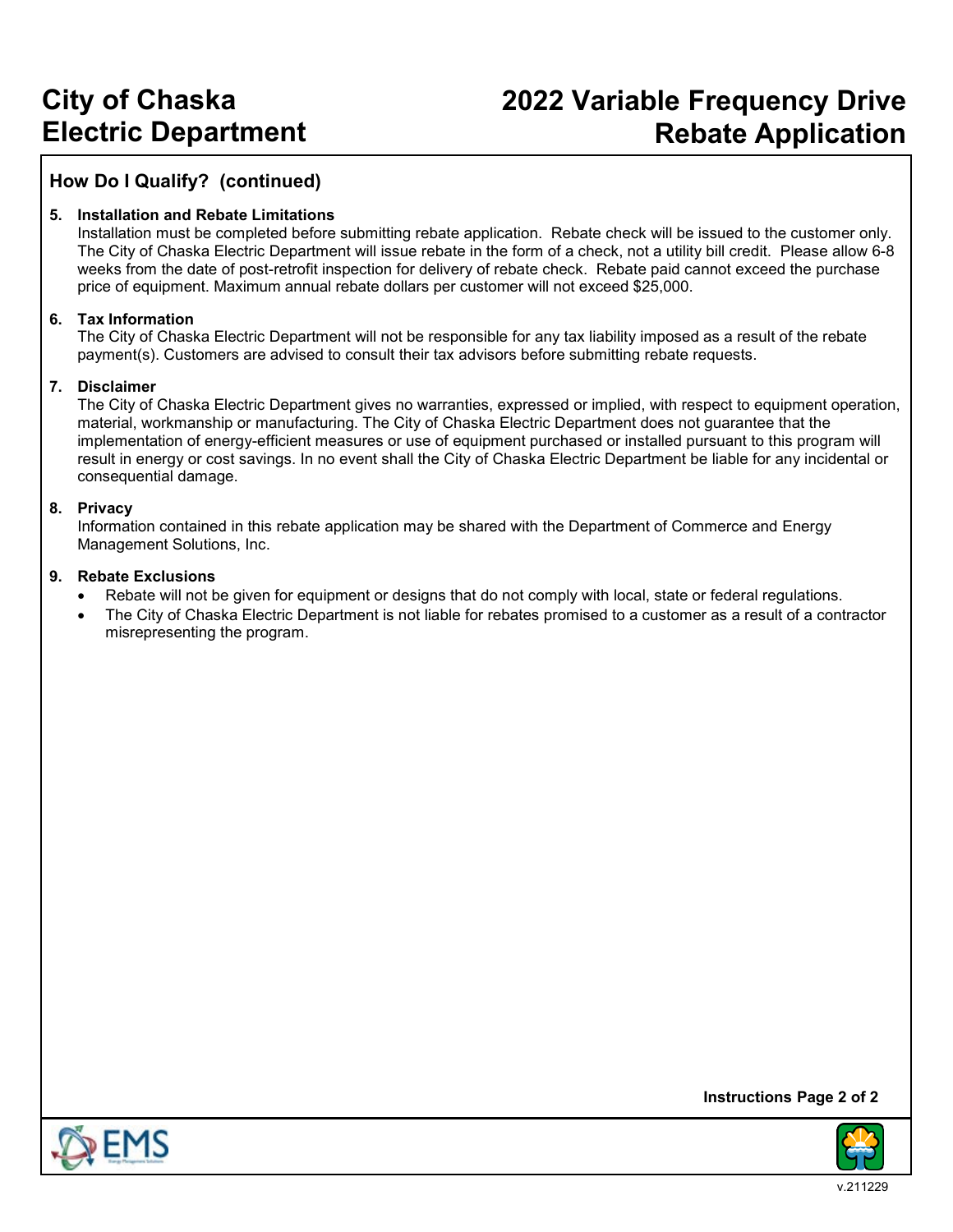# **2022 Variable Frequency Drive Rebate Application**

| <b>COMPLETE THESE SIX EASY STEPS TO GET YOUR REBATE.</b>                                                                                                                                                                                                                                                                                            |  |                                                         |  |  |  |  |  |  |  |
|-----------------------------------------------------------------------------------------------------------------------------------------------------------------------------------------------------------------------------------------------------------------------------------------------------------------------------------------------------|--|---------------------------------------------------------|--|--|--|--|--|--|--|
| <b>STEP 1: CUSTOMER INFORMATION (please print clearly)</b>                                                                                                                                                                                                                                                                                          |  | Check application type: [□] Residential or [□] Business |  |  |  |  |  |  |  |
|                                                                                                                                                                                                                                                                                                                                                     |  |                                                         |  |  |  |  |  |  |  |
|                                                                                                                                                                                                                                                                                                                                                     |  |                                                         |  |  |  |  |  |  |  |
|                                                                                                                                                                                                                                                                                                                                                     |  |                                                         |  |  |  |  |  |  |  |
| Phone                                                                                                                                                                                                                                                                                                                                               |  |                                                         |  |  |  |  |  |  |  |
|                                                                                                                                                                                                                                                                                                                                                     |  |                                                         |  |  |  |  |  |  |  |
|                                                                                                                                                                                                                                                                                                                                                     |  |                                                         |  |  |  |  |  |  |  |
|                                                                                                                                                                                                                                                                                                                                                     |  |                                                         |  |  |  |  |  |  |  |
| <b>STEP 2: BUILDING TYPE</b>                                                                                                                                                                                                                                                                                                                        |  |                                                         |  |  |  |  |  |  |  |
| Select one: □ Office □ Restaurant □ Retail □ Grocery □ Warehouse □ K-12 School □ Hotel/Motel<br>$\square$ College/University $\square$ Health $\square$ Hospital $\square$ Other:                                                                                                                                                                   |  |                                                         |  |  |  |  |  |  |  |
| STEP 3: VARIABLE FREQUENCY DRIVE REBATE CALCULATION TABLE<br>The attached Rebate Calculation Table calculates the dollar amount of the rebate. Print clearly and fill in information for<br>each column. Table must be filled out for all VFDs that a rebate is being requesting for. Rebate paid cannot exceed the<br>purchase price of equipment. |  |                                                         |  |  |  |  |  |  |  |
| <b>STEP 4: VENDOR INFORMATION</b>                                                                                                                                                                                                                                                                                                                   |  |                                                         |  |  |  |  |  |  |  |
|                                                                                                                                                                                                                                                                                                                                                     |  |                                                         |  |  |  |  |  |  |  |
|                                                                                                                                                                                                                                                                                                                                                     |  |                                                         |  |  |  |  |  |  |  |
|                                                                                                                                                                                                                                                                                                                                                     |  |                                                         |  |  |  |  |  |  |  |
|                                                                                                                                                                                                                                                                                                                                                     |  |                                                         |  |  |  |  |  |  |  |
| STEP 5: ATTACH NECESSARY DOCUMENTATION (must be submitted with rebate application)                                                                                                                                                                                                                                                                  |  |                                                         |  |  |  |  |  |  |  |
| $\Box$ Copy of dated sales receipt including manufacturer, model and/or serial number.<br>$\Box$ Equipment specifications.                                                                                                                                                                                                                          |  |                                                         |  |  |  |  |  |  |  |
| <b>STEP 6: CUSTOMER SIGNATURE</b>                                                                                                                                                                                                                                                                                                                   |  |                                                         |  |  |  |  |  |  |  |
| I hereby certify that all information is accurate including claims of efficiency, size and customer information. I have read all information<br>on this form and agree that City of Chaska Electric Department may verify information I have provided.                                                                                              |  |                                                         |  |  |  |  |  |  |  |
| Note: Rebates take 6 to 8 weeks for processing.                                                                                                                                                                                                                                                                                                     |  |                                                         |  |  |  |  |  |  |  |
| FOR CITY OF CHASKA ELECTRIC DEPARTMENT USE ONLY. DO NOT WRITE IN THIS AREA.<br>Customer Type (select one): □ Commercial □ Industrial                                                                                                                                                                                                                |  |                                                         |  |  |  |  |  |  |  |
|                                                                                                                                                                                                                                                                                                                                                     |  |                                                         |  |  |  |  |  |  |  |
|                                                                                                                                                                                                                                                                                                                                                     |  |                                                         |  |  |  |  |  |  |  |